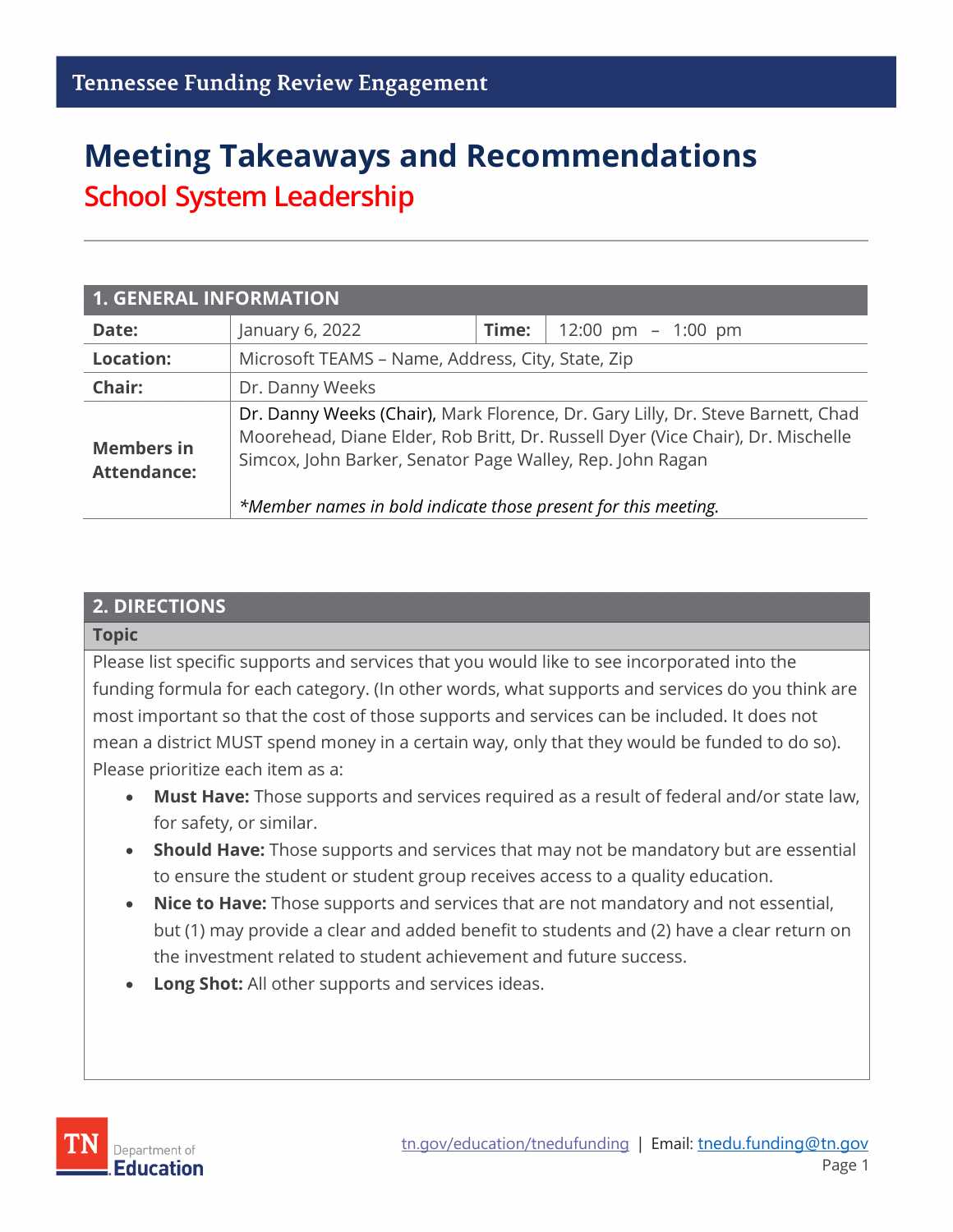#### **Subcommittee Supports and Services Prioritization**

|                                     | <b>SUBCOMMITTEE FEEDBACK AND REFLECTIONS</b>                                                                                                                                                                                                                                                                                                                                                                                                                                                                                                                                                                                                                                         |
|-------------------------------------|--------------------------------------------------------------------------------------------------------------------------------------------------------------------------------------------------------------------------------------------------------------------------------------------------------------------------------------------------------------------------------------------------------------------------------------------------------------------------------------------------------------------------------------------------------------------------------------------------------------------------------------------------------------------------------------|
| <b>BASE</b><br><b>Priorities:</b>   | School based supports: Counselors, Behavioral Counselors, Social<br>$\bullet$<br>Workers, Family School liaisons<br>Teacher salaries<br>$\bullet$<br>Technology for connectivity, devices, resources (text, instructional<br>$\bullet$<br>resources)<br><b>SRO</b><br>Nurses<br>Pre K<br>Principal per school<br>$\bullet$<br>Infrastructure<br>$\bullet$<br>Transportation-per mile regardless of time on the bus, reimbursement<br>per mile.                                                                                                                                                                                                                                       |
|                                     | Flexibility - like to see the base as large as possible to address the varied needs<br>Facilities, infrastructure<br>Discussion- on use of funds based on needs for flexibility- ex: SROs, Nurses,<br>APs,<br>Reconsider ratios-class size 1:15 for lower grades,<br>Consider outcomes to support/guide decisions on ratios to allow<br>flexibility for varied needs; consider a performance measure that is also<br>applied based on need of students served<br>Measure considerations-multiple measures that support performance<br>$\bullet$<br>and need (closely connected to population served)<br>Ensuring maintenance of effort for districts to receive no less<br>$\bullet$ |
| <b>WEIGHT</b><br><b>Priorities:</b> | Adding - urban for a weighted value<br>$\bullet$<br>Unique learning needs- weighted tiers based on service/need:<br>$\bullet$<br>Students with disabilities- weighted tiers based on service/need<br>$\circ$<br>Economic Disadvantaged<br>$\circ$<br>English Learners<br>$\bigcirc$<br>RTI <sub>2</sub><br>$\circ$<br>Homeless<br>$\circ$<br>CTE - middle and high school student<br>$\circ$<br>Discussion-                                                                                                                                                                                                                                                                          |